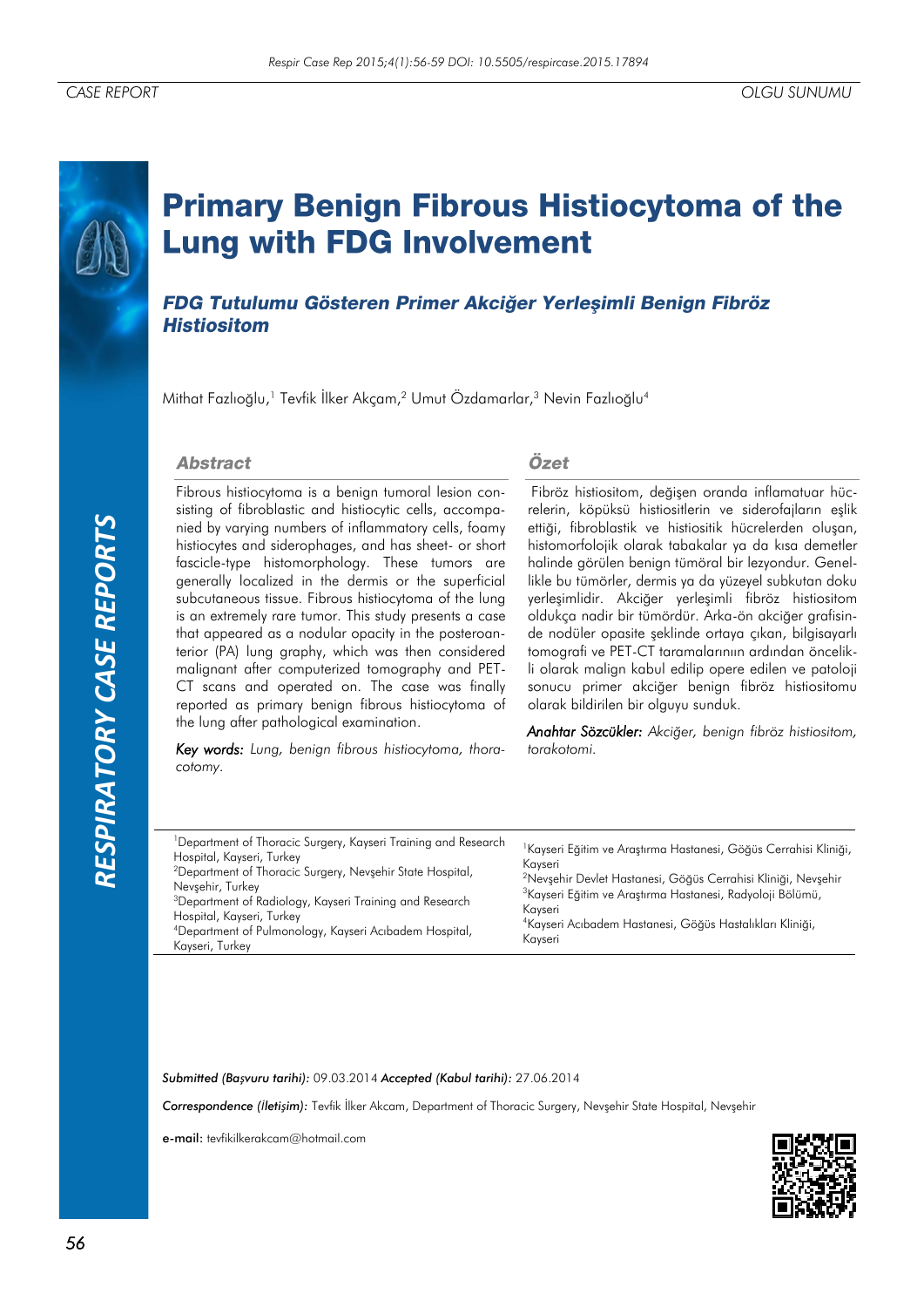Benign fibrous histiocytoma (BFH) is a benign tumoral lesion consisting of fibroblastic and histiocytic cells, which is accompanied by varying numbers of inflammatory cells, foamy histiocytes and siderophages, and has sheet or short fascicle-type histomorphology (1). These tumors are generally localized in the dermis or the superficial subcutaneous tissue. Generally, they present during middle age, in the form of single, slow-growing nodules. Tumors with deep tissue localization and showing internal organ involvement (heart and eyes) and intracranial (2) involvement are rare compared to their cutaneous variants. There are only a few cases of primary fibrous histiocytoma of the lung in the literature (3). While the tumors usually emerge coincidentally, at times, symptoms such as coughing may arise.

This study evaluated a case of a patient who was admitted with complaints of coughing. The chest x-ray showed a nodular opacity, which was subsequently defined by computerized tomography, and PET-CT. The formation was considered malignant due to the absence of a diagnosis, and the patient was operated on. Finally, after pathological examination, the patient was reported as a case of primary fibrous histiocytoma of the lung.

#### CASE

A 30-year-old female patient was admitted with a coughing complaint that had persisted for 15 days. The physical examination showed that the patient's general condition was good and she had full cooperation; blood pressure was 120/70 mm Hg, heart rate was 90/min, and respiratory rate was 15/min. FEV1 was 2120 ml 95%. The physical examination showed no features. However, the chest x-ray revealed a lobulated contour radiopacity with a diameter of approximately 3 cm in the middle zone of the right lung (Figure 1). Blood biochemistry tests were normal. The thorax CT examination showed a uniformly bound lesion mass with a size of 30x24 mm, which had lobulated contour and soft tissue density (26 HU) in the posterior segment of the upper lobe of the right lung (Figure 2A). There were no additional findings and mediastinal lymphadenopathy. Then, a PET-CT scan was performed to assist the solitary pulmonary nodule diagnosis and benign-malignant distinction. The PET-CT examination showed intense FDG involvement (SUV max: 19.3) in the lobulated, space-occupying, formation zone with a size of 30x24 mm in the posterior segment of the upper lobe of the right lung (Figure 2B). The examination of other body areas showed activity involvement at the physiological limits. Due to the intense hypermetabolic activity

of the lobulated, space-occupying formation in the posterior segment of the upper lobe of the right lung, it was considered malignant. With these results, bronchoscopy was performed. No pathology was found. A transthoracic biopsy was not applied because a histopathological frozen section examination was planned during the operation.

Considering these findings, the patient was scheduled to undergo an operation. A 3 cm hard lesion was palpable and this lesion was removed with a wedge resection. Due to the inability to differentiate between benignity and malignancy during the operation by frozen section examination, a right upper lobectomy was performed, considering PET findings, as well. The patient did not have any complications after the operation, and was externated on the fourth day following the termination of tube thoracostomies.

Pathological examination of the lesion showed that the tumor cells were large, hyperchromatic, with locally elliptic/round and polygonal fusiform nuclei, and had eosinophilic cytoplasmic appearance (Figure 3). Additionally, xanthomatous histiocytic cells were observed in large areas. Immunohistochemical staining showed that the cells were positive for vimentin and CD68, while they were negative for cytokeratin, desmin, CD34, calretinin SMA, S100, EMA, and CD45. Ki67 proliferation index was approximately 5%. Given these findings and the absence of another cutaneous lesion in any other body part, the patient was diagnosed with primary benign fibrous histiocytoma of the lung (cellular type). The case has been monitored for two years, and currently has no problems.



*Figure 1: Nodular opacity in the middle zone of the right lung*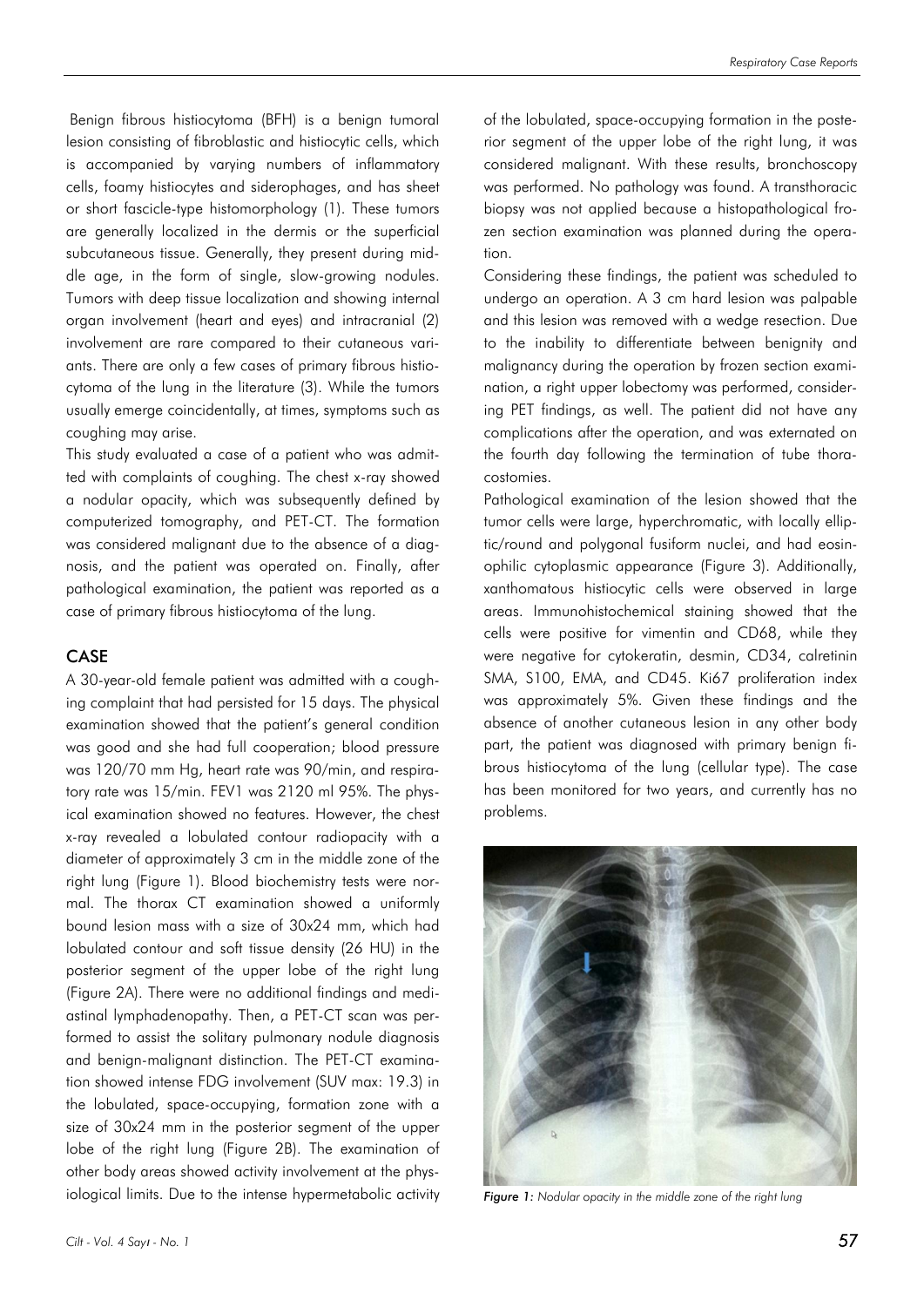

*Figure 2:* **(***A) Contoured lobulated lesion with a diameter of 30x24 mm in the upper lobe of the right lung, (B) A lobulated, space-occupying formation with a size of 30x24 mm in the posterior segment of the upper lobe of the right lung (SUV max: 19.3)*

## **DISCUSSION**

Benign fibrous histiocytoma of the lung is an extremely rare tumor, and is rarely seen in adults compared to children. This is due to the ambiguity in the nomenclature and terminology of these tumors, which have persisted for years. The actual incidence of these tumors with lung localization is not known (3). Golbert and Pletnev (4) reported the incidence of pulmonary pseudotumor as 0.7% in their series, which consisted of 1075 pulmonary and bronchial tumors. On the other hand, the review by Matsubara et al. (5) reported that 14 out of 32 cases diagnosed with pulmonary pseudotumor were fibrous histiocytoma.

Primary benign fibrous histiocytoma of the lung is an extremely rare case, and there is no study that involves direct graphy, computerized tomography, and PET-CT evaluations. The present study enabled the acquisition of extensive and detailed information regarding the primary benign fibrous histiocytoma of the lung. In addition, despite being a benign lesion, we showed that it could involve activity in the PET-CT.



**Figure 3:** Pathological view of the lesion: Tumor cells are large, hyper*chromatic, with locally elliptic/round and polygonal fusiform nuclei, and eosinophilic cytoplasmic appearance. Additionally, xanthomatous histiocytic cells were observed in large areas (HE X100)*

This type of lesion is usually noticed during the routine examination of asymptomatic patients. If a symptom emerges, it reveals itself with coughing (3). Furthermore, these lesions may lead to symptoms including hemoptysis or obstructive pneumonia. Similarly, our patient also had complaints of coughing.

BFH may carry a low level of malignancy potential (5,6). Therefore, the exact pathological diagnosis is only possible following the detailed pyesis examination after the resection. In our case, we were unable to differentiate between benignity and malignancy in the frozen-section examination during the operation. Therefore, the researchers completed the resection with a lobectomy by considering the patient's other preoperative examinations. Due to the malignancy potential and local recurrence in this type of pseudotumor case, the definitive treatment is complete surgical resection, if possible. Complete surgical resection has been reported to reduce recurrence (7). In this case, the appropriate surgical resection against the lesion was performed and the patient was cured.

## CONFLICTS OF INTEREST

None declared.

# AUTHOR CONTRIBUTIONS

Concept - M.F., T.İ.A., U.Ö., N.F.; Planning and Design - M.F., T.İ.A., U.Ö., N.F.; Supervision - M.F., T.İ.A., U.Ö., N.F.; Funding - V.O.; Materials - M.F.; Data Collection and/or Processing - T.İ.A.; Analysis and/or Interpretation - T.İ.A.; Literature Review - T.İ.A., V.O.; Writing - T.İ.A., V.O.; Critical Review - M.F., T.İ.A.